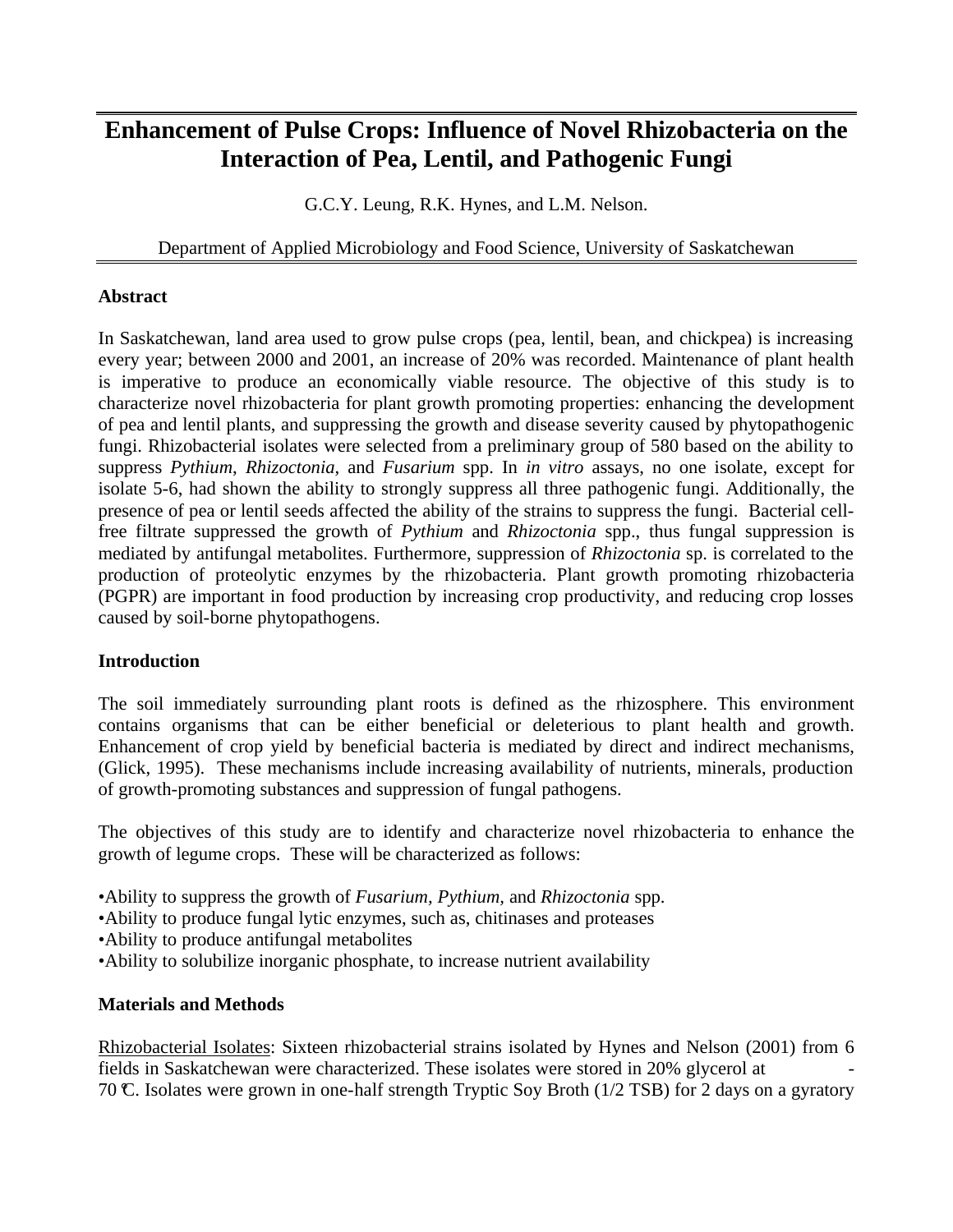shaker (150 rpm) at room temperature. *Pseudomonas chlororaphis* 63-28 (EcoSoil Inc., San Diego, CA) was included as a positive control. Pathogenic fungi included *Pythium, Rhizoctonia*, and *Fusarium* spp.

Assays

Suppression of fungal growth: Antibiosis assays were conducted on 1/5-strength Potato Dextrose Agar (1/5 PDA) plates, with a fungal plug placed in the centre, and bacteria streaked 3 cm perpendicular to the plug. In the presence of pea or lentil seed, six seeds were aligned along the middle of 1/5 PDA plates, and fungal plugs placed 3 cm perpendicular to the seeds. Assays were incubated at room temperature for 2 days (*Pythium*), 3 days (*Rhizoctonia*), or >7 days (*Fusarium*). Fungal suppression was measured as the zone of inhibited growth: the distance between the bacterial isolate and the fungal growth front.

Antifungal metabolite production: Rhizobacterial isolates were grown in  $\frac{1}{2}$ TSB for 2 days, and the cells removed by centrifugation. The supernatant was filtered through 0.45µm filter paper *in vacuo*. The filtrate was added to  $1/5$  PDA at a ratio of 1:4, 1:10, and 1:100 (v/v). Fungal plugs were placed in the centre, and the growth was compared to fungi grown on media without the bacterial filtrate.

Production of lytic enzymes: Protease was detected by the clearing of Skim Milk medium surrounding the rhizobacterial isolate. Chitinase was detected by a zone of clearing on minimal medium supplemented with colloidal chitin (Dunne et al., 1997).

Effect of decreasing O<sub>2</sub> availability: Antibiosis plates were placed in an airtight container, along with a candle. The extinction of the flame is indicative of increased carbon dioxide, and decreased oxygen.

Phosphate solubilization: Bacterial strains were inoculated onto medium that contained freshly precipitated calcium phosphate (Katznelson and Bose, 1959). Solubilization was measured by the zone of clearing.

### **Results and Discussion**

Suppression of fungal growth: Isolate 5-6 was able to suppress the growth of all three fungi. However, no other isolates inhibited all three fungal pathogens (Fig 1 and 2): 47.1%, 35.3% and 35.3% of the isolates showed weak or no suppression of *Pythium, Rhizoctonia,* and *Fusarium* spp., respectively.

In the presence of pea seeds, the percentage of strains that suppressed the growth of *Pythium*  decreased to 20%, while those that suppressed the growth of *Rhizoctonia* and *Fusarium* increased to 50% and 70%, respectively (Fig 3). Fifty percent of isolates inoculated onto lentil seeds suppressed the growth of *Pythium*, and only 20% inhibited *Fusarium* growth; the presence of the lentil seed did not affect suppression of *Rhizoctonia* growth (Fig 4).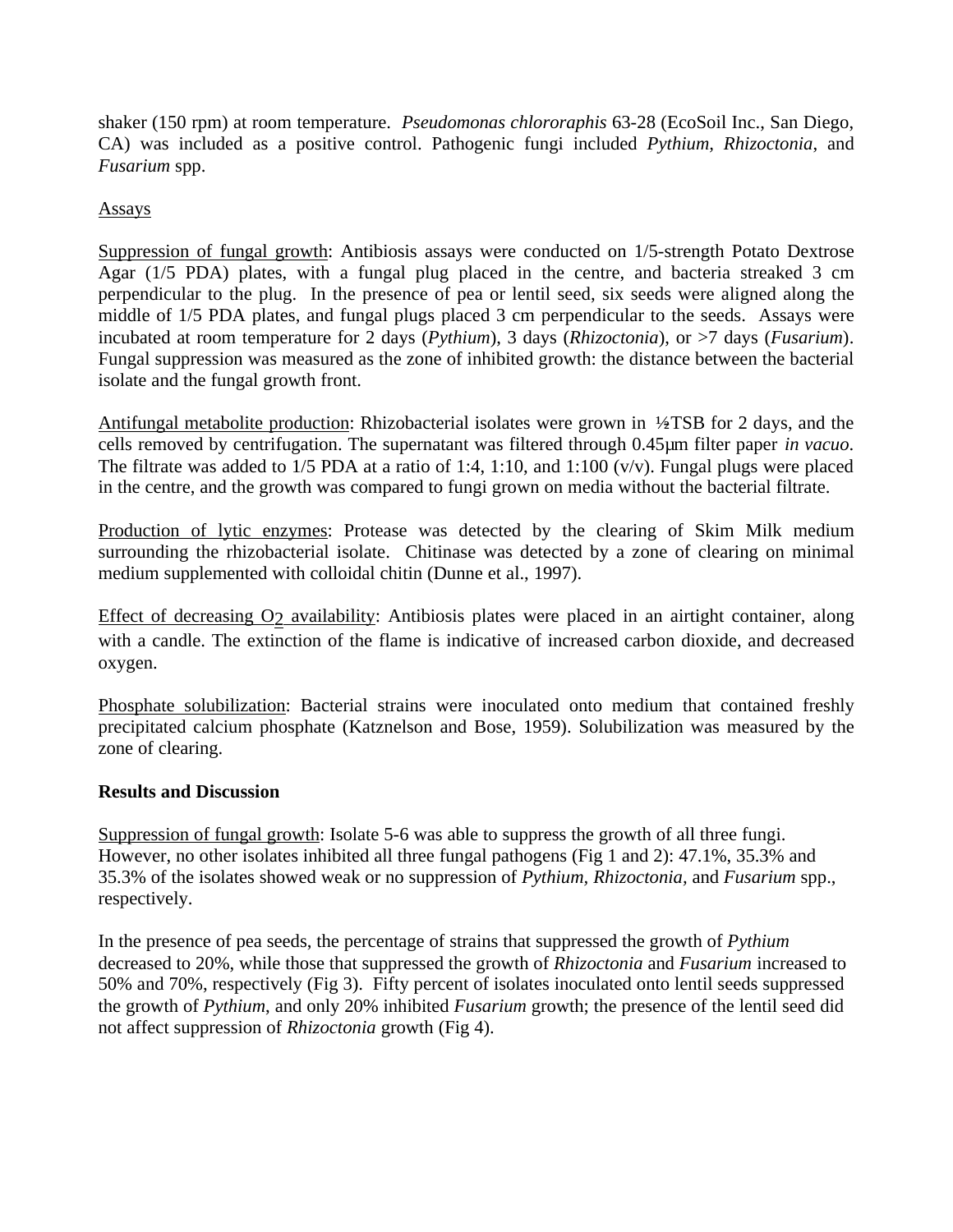

**Fig 1**. Suppression of growth of fungal pathogens by rhizobacterial isolates



**Fig 2**. Suppression of growth of fungal pathogens by rhizobacterial isolates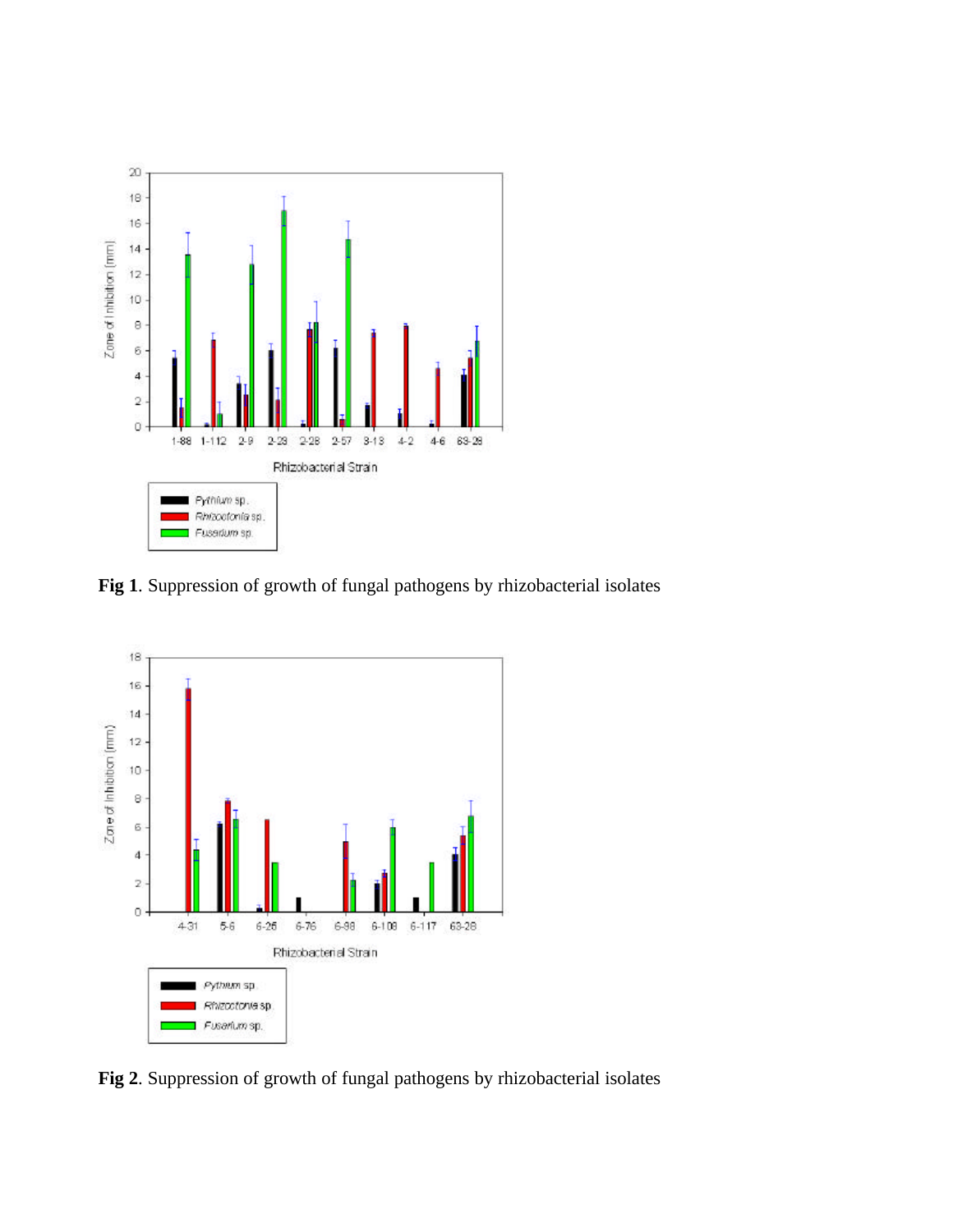

**Fig 3**. Suppression of growth of fungal pathogens by rhizobacterial isolates inoculated onto pea seed



**Fig 4**. Suppression of growth of fungal pathogens by rhizobacterial isolates inoculated onto lentil seed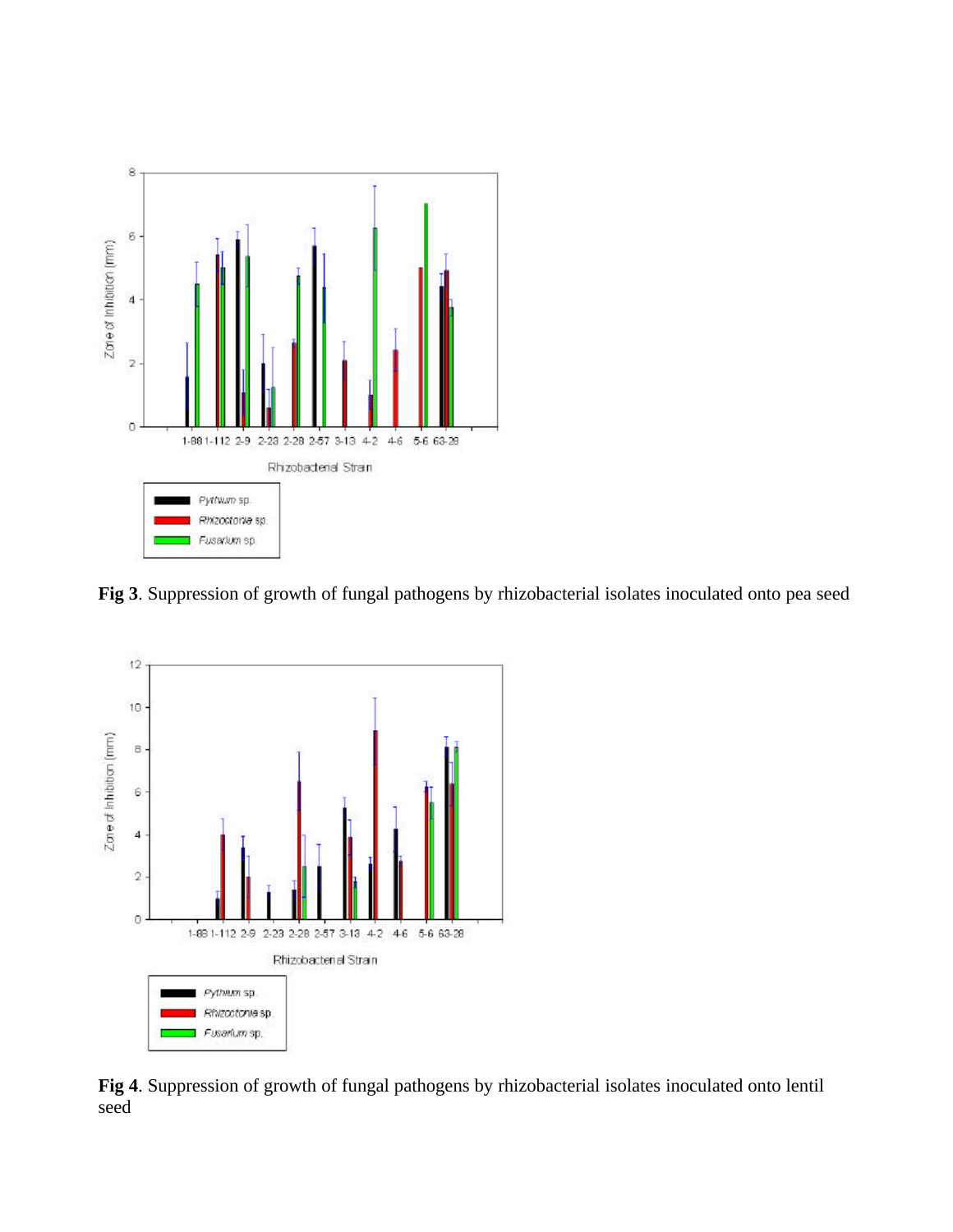Effect of bacterial filtrate: Cell-free filtrate of isolates 3-13 and 63-28 inhibited the growth of *Pythium* by 78.75% to 88.75%, and of *Rhizoctonia* by 58.62% to 84.49%, respectively. When these isolates were grown together, inhibition increased to 100%. This suggests that fungal suppression may be mediated by metabolites excreted into the medium (Table 1).

**Table 1**. Ability of Exudates From Rhizobacterial Isolates, Individually or Combined, to Suppress Growth of Pathogenic Fungi

| Fungi                                | % Inhibition <sup>a</sup> |                          |
|--------------------------------------|---------------------------|--------------------------|
| <b>Bacterial</b><br>Isolate filtrate | Python <sup>b</sup>       | Rhizoctonia <sup>c</sup> |
| Control (no<br>bacterial filtrate)   | 0.0                       | 0.0                      |
| $3 - 13$                             | 78.75(1.25)               | 58.62(3.45)              |
| $63 - 28$                            | 88.75(1.25)               | 84.49(1.73)              |
| 3-13 and 63-28                       | 100.0(0.00)               | 100.0(0.00)              |

<sup>a</sup> Values represent the mean of two replicates.

 $b$  Bacterial filtrate was diluted 1:10 (v/v)

 $\epsilon$  Bacterial filtrate was diluted 1:100 (v/v)

Production of lytic enzymes: Protease and chitinase were detected in 87.5% and 43.8% of the isolates (Table 2).

Phosphate solubilization: None of the 16 rhizobacterial strains was able to solubilize inorganic phosphate (Table 2).

|                      | % Production <sup>a</sup> |           |                |
|----------------------|---------------------------|-----------|----------------|
| Isolate              | Protease                  | Chitinase | Phosphate      |
|                      |                           |           | Solubilization |
| Rhizobacterial       | 87.5                      | 43.8      | 0.0            |
| strains <sup>b</sup> |                           |           |                |
| 63-28                | Yes                       | No        | No             |

<sup>a</sup> Values represent three replicates

**b** 16 isolates tested

Effect of decreasing  $O<sub>2</sub>$  availability: The candle-jar assay decreased oxygen and increased carbon dioxide concentrations. Under these conditions suppression of *Pythium* by the rhizobacterial strains was increased and suppression of *Rhizoctonia* was decreased (Fig 5). *Pythium* and *Rhizoctonia* control plates grew normally, suggesting that the environmental conditions may have influenced the production of antifungal metabolites by the isolates.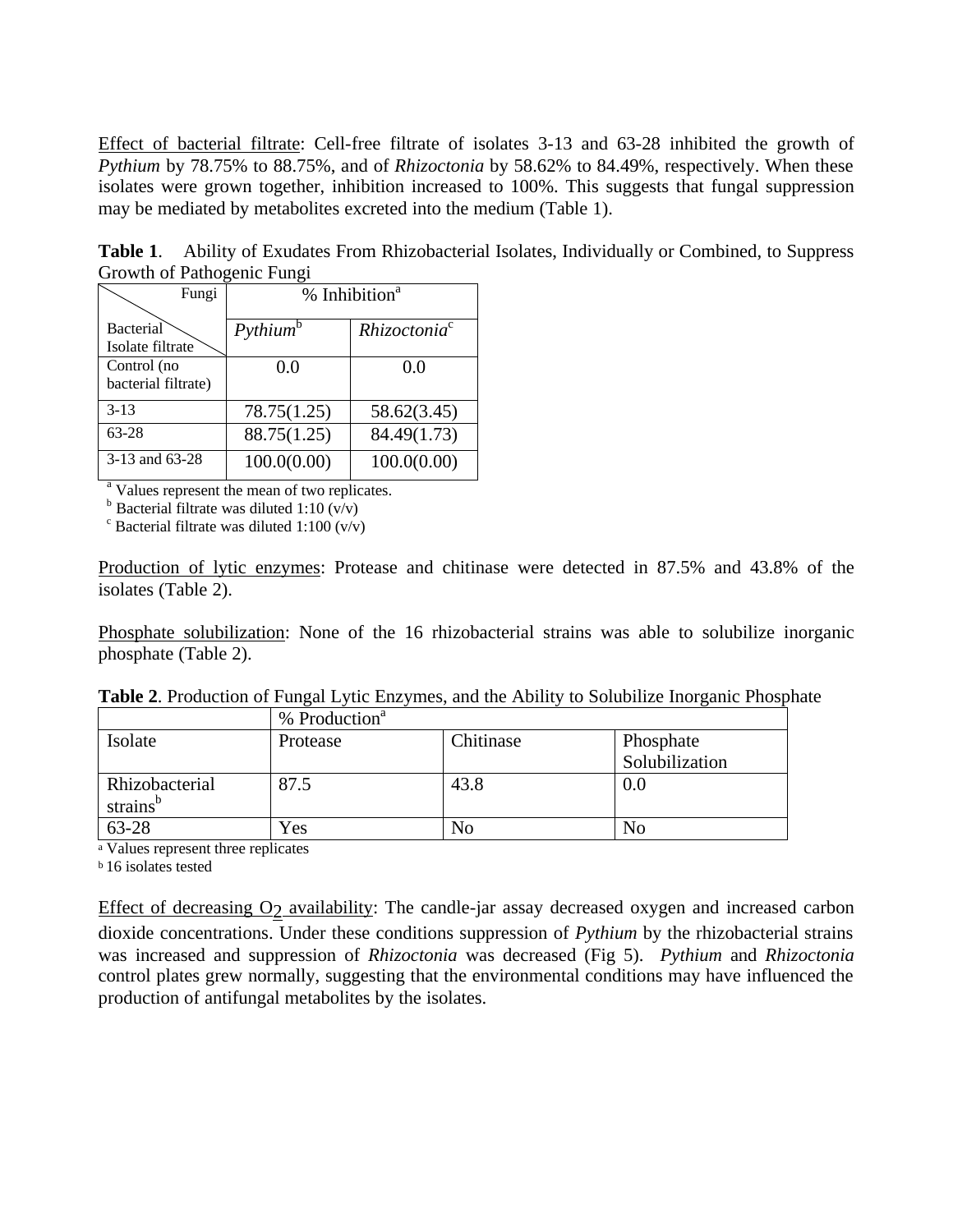

**Fig 5**. Suppression of growth of fungal pathogens by rhizobacterial isolates under conditions of decreased O<sub>2</sub> availability

### **Conclusions**

Sixteen rhizobacterial isolates were characterized for plant growth promoting properties. Weak or no suppression of growth of *Pythium*, *Rhizoctonia,* and *Fusarium* spp. by rhizobacterial isolates was seen in 47.1%, 35.3%, and 35.3%, respectively. Isolate 5-6 was the only strain to inhibit the growth of all three fungi, with suppression comparable to control strain 63-28. The presence of pea or lentil seeds affected the ability of the isolates to suppress the growth of fungal pathogens. None of the isolates was able to solubilize inorganic phosphates, while 87.5% produced proteases, and 43.8% produced chitinases. Cell-free filtrate extracted from strains 3-13 and 63-28 suppressed the growth of fungal pathogens, indicating that the mode of action may be by secondary metabolites excreted into the culture medium. Two of the most promising isolates will be studied for the ability to enhance plant growth *in plantae*. Characterization of the differing crop-enhancing properties produced by the PGPR will aid in the successful development of a commercial inoculant.

### **Acknowledgements**

We thank Marilyn Gould and Vindya Tennakoon for technical assistance. This study was supported by grants from the Natural Science and Engineering Research Council (NSERC), and the University of Saskatchewan President's NSERC fund.